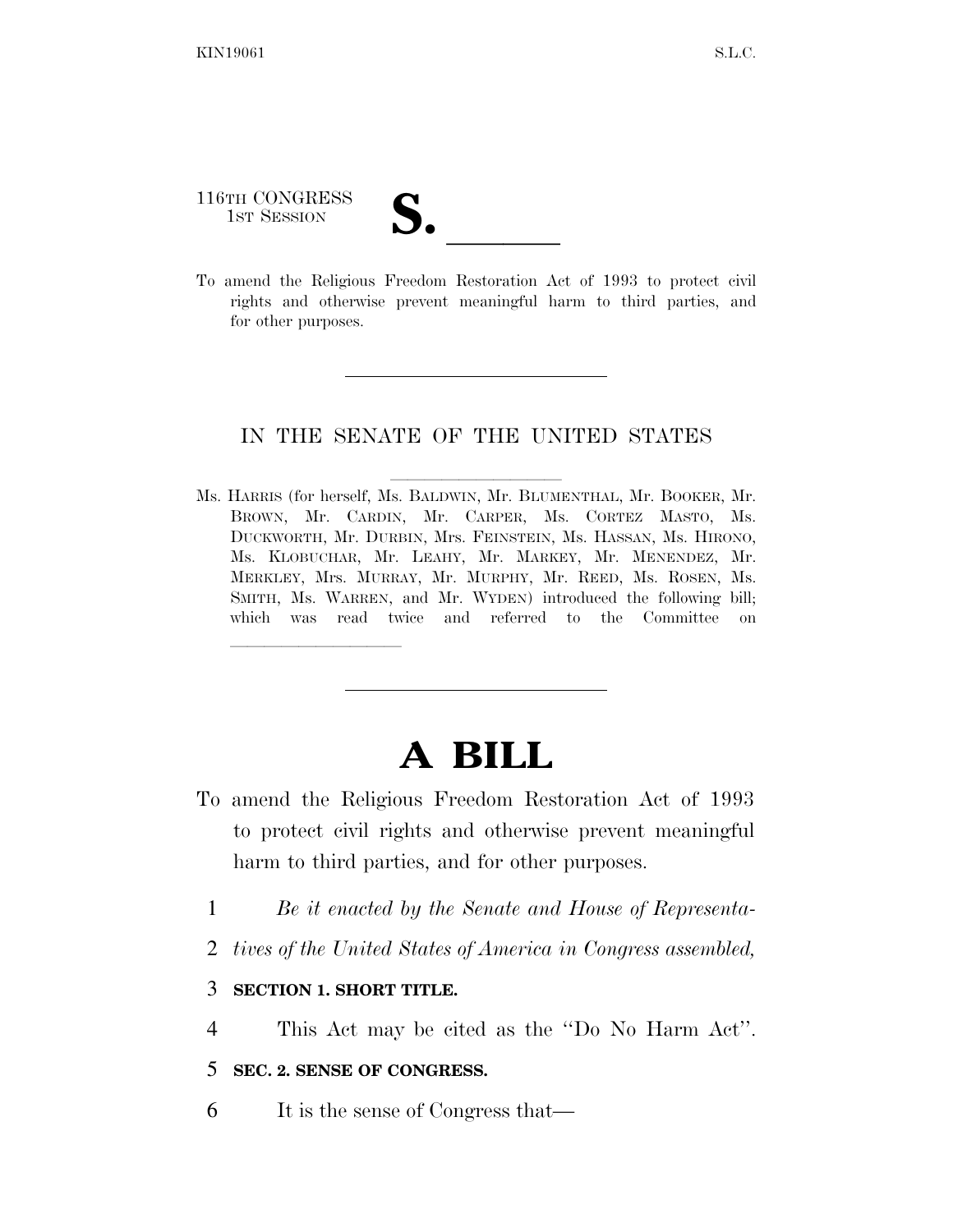$KIN19061$  S.L.C.

 (1) the Religious Freedom Restoration Act of 1993 should not be interpreted to authorize an ex- emption from generally applicable law that imposes the religious views, habits, or practices of one party upon another;

 (2) the Religious Freedom Restoration Act of 1993 should not be interpreted to authorize an ex- emption from generally applicable law that imposes meaningful harm, including dignitary harm, on a third party; and

 (3) the Religious Freedom Restoration Act of 1993 should not be interpreted to authorize an ex- emption for one party that permits discrimination against others, including persons who do not belong to the religion or adhere to the beliefs of that party. **SEC. 3. EXCEPTION FROM APPLICATION OF ACT WHERE FEDERAL LAW PREVENTS HARM TO OTHERS.**  Section 3 of the Religious Freedom Restoration Act

 of 1993 (42 U.S.C. 2000bb–1) is amended by adding at the end the following:

21 "(d) ADDITIONAL EXCEPTION FROM APPLICATION OF ACT WHERE FEDERAL LAW PREVENTS HARM TO OTHERS.—Subsection (a) shall not apply—

24  $\frac{1}{2}$  (1) to any provision of law or its implementa-25 tion that provides for or requires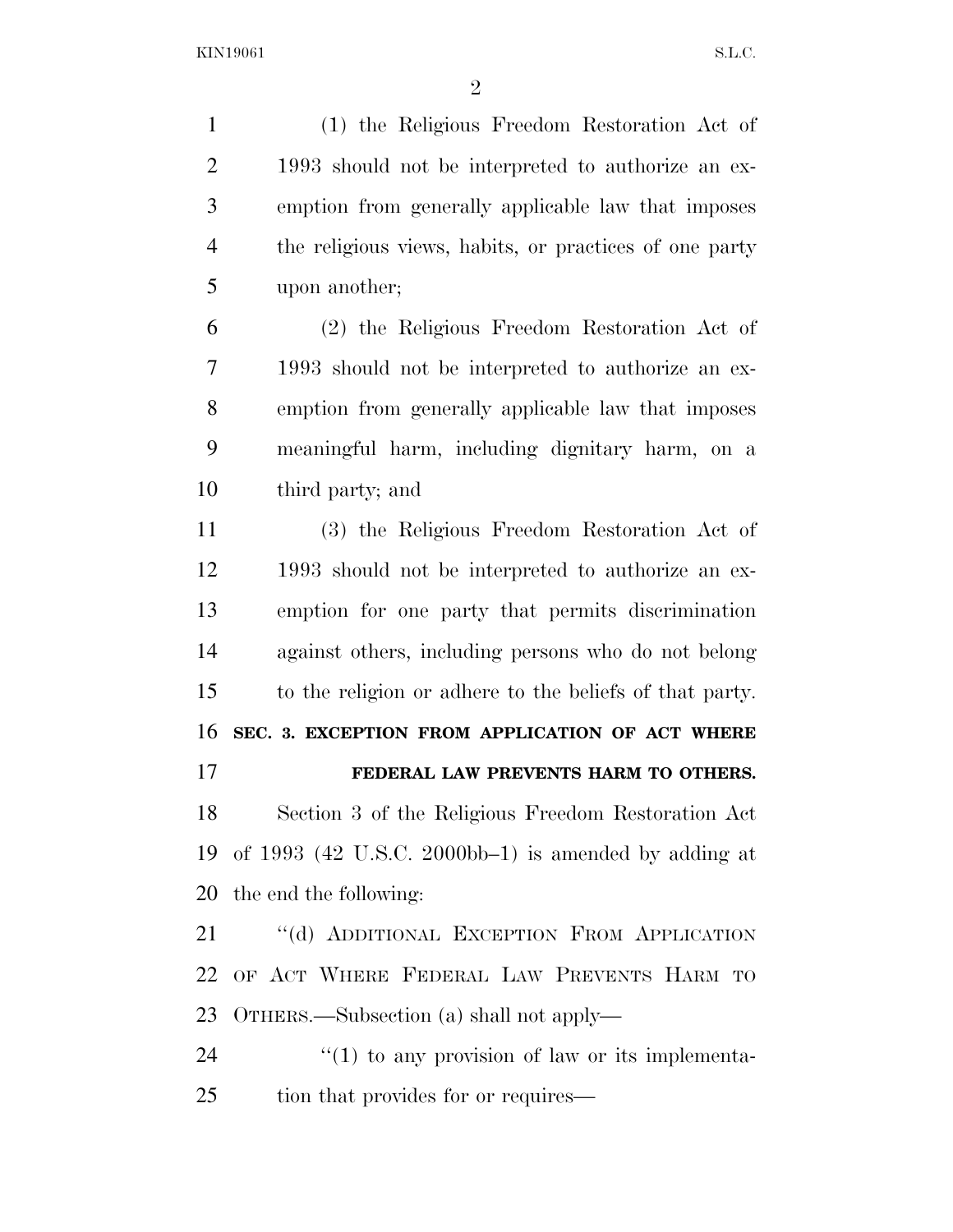KIN19061 S.L.C.

 ''(A) a protection against discrimination or the promotion of equal opportunity, including the Civil Rights Act of 1964 (42 U.S.C. 2000a et seq.), the Americans with Disabilities Act of 1990 (42 U.S.C. 12101 et seq.), the Family and Medical Leave Act of 1993 (29 U.S.C. 2601 et seq.), Executive Order 11246 (42 U.S.C. 2000e note; relating to equal oppor- tunity in Federal employment), the Violence Against Women Act of 1994 (42 U.S.C. 13925 et seq.), the final rule of the Department of Housing and Urban Development entitled 'Equal Access to Housing in HUD Programs Regardless of Sexual Orientation or Gender Identity' (77 Fed. Reg. 5661 (February 3, 2012)) (or any corresponding similar regulation or ruling), or section 5.106 of title 24, Code of Federal Regulations (or any corresponding similar regulation or ruling); 20 "'(B) an employer to provide a wage, other compensation, or a benefit including leave, or a standard protecting collective activity in the workplace; ''(C) protection against child labor, child abuse, or child exploitation; or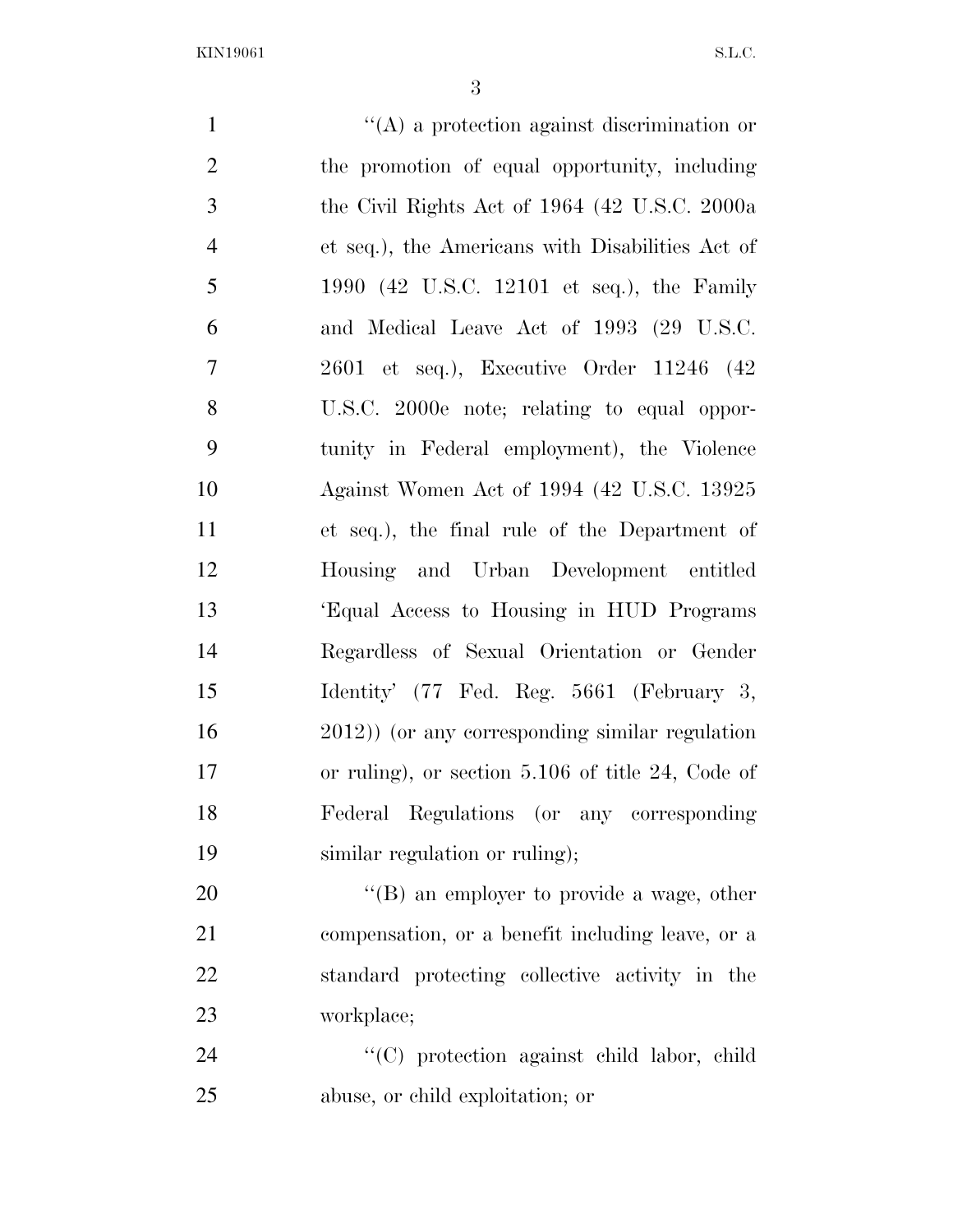KIN19061 S.L.C.

| $\mathbf{1}$   | $\lq\lq$ (D) access to, information about, a refer-            |
|----------------|----------------------------------------------------------------|
| $\overline{2}$ | ral for, provision of, or coverage for, any health             |
| 3              | care item or service;                                          |
| $\overline{4}$ | $\lq(2)$ to any term, requiring a good, service,               |
| 5              | function, or activity to be performed or provided to           |
| 6              | a beneficiary, of a government contract, grant, coop-          |
| 7              | erative agreement, or other instrument for an award;           |
| 8              | or                                                             |
| 9              | $\cdot$ (3) to the extent that application would result        |
| 10             | in denying a person the full and equal enjoyment of            |
| 11             | a good, service, benefit, facility, privilege, advantage,      |
| 12             | or accommodation, provided by the government.".                |
| 13             | SEC. 4. CLARIFICATION OF PRECLUSION OF LITIGATION              |
| 14             | <b>BETWEEN PRIVATE PARTIES.</b>                                |
| 15             | (a) PURPOSE.—The purpose of the amendment made                 |
| 16             | by subsection (b) is to clarify the applicability of the Reli- |
| 17             | gious Freedom Restoration Act of 1993, as enacted.             |
| 18             | (b) PRECLUSION.—Section $3(e)$ of the Religious                |
| 19             | Freedom Restoration Act of 1993 (42 U.S.C. 2000bb-             |
| 20             | $1(c)$ ) is amended, in the first sentence, by striking "judi- |
| 21             | cial proceeding" and all that follows and inserting "judi-     |
| 22             | cial proceeding to which the government is a party and         |
| 23             | obtain appropriate relief against that government.".           |